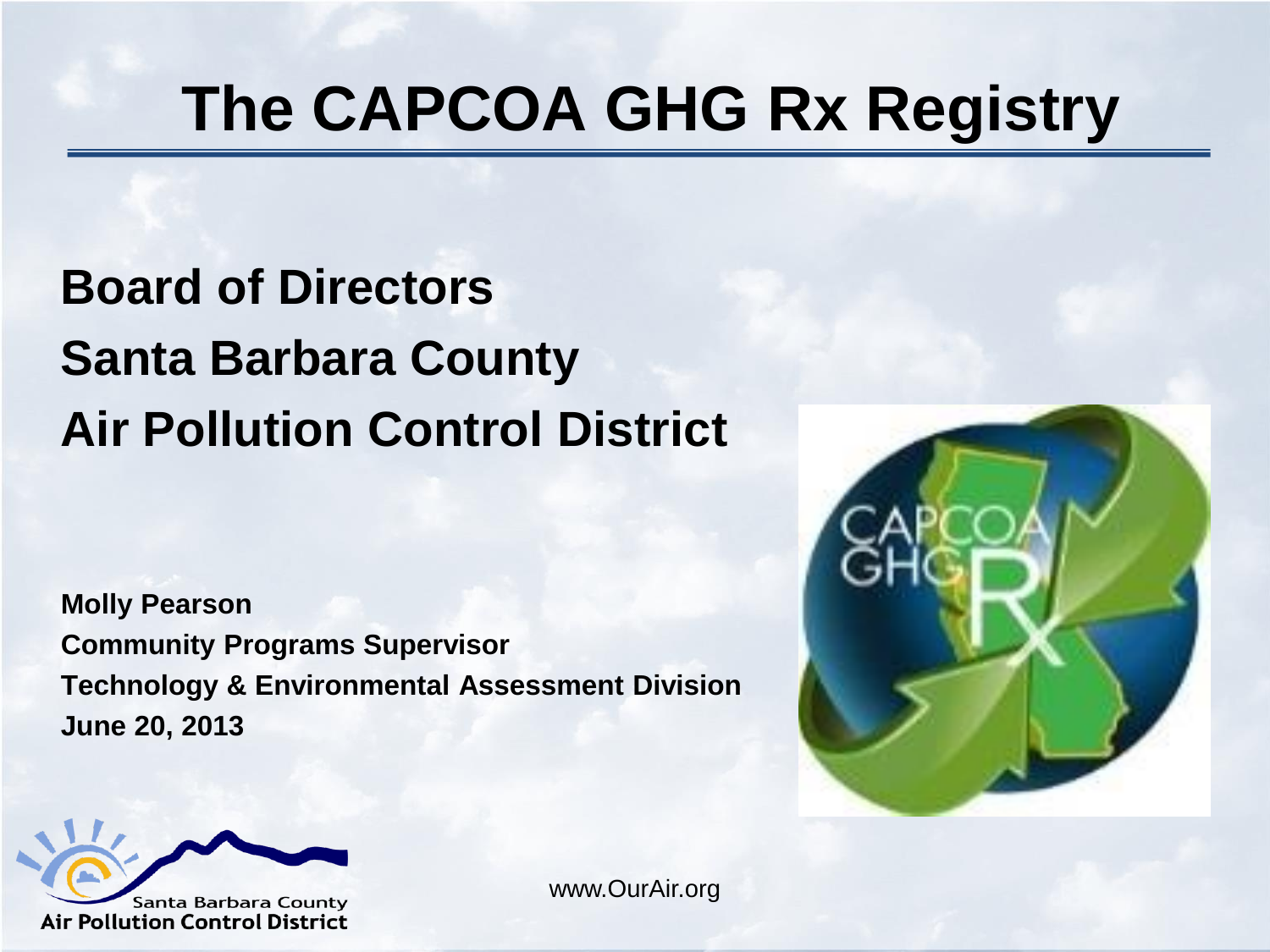### **Overview**

- What is the CAPCOA GHG Rx, and why do we need it?
- How does the GHG Rx differ from other carbon registries?
- District participation in the program

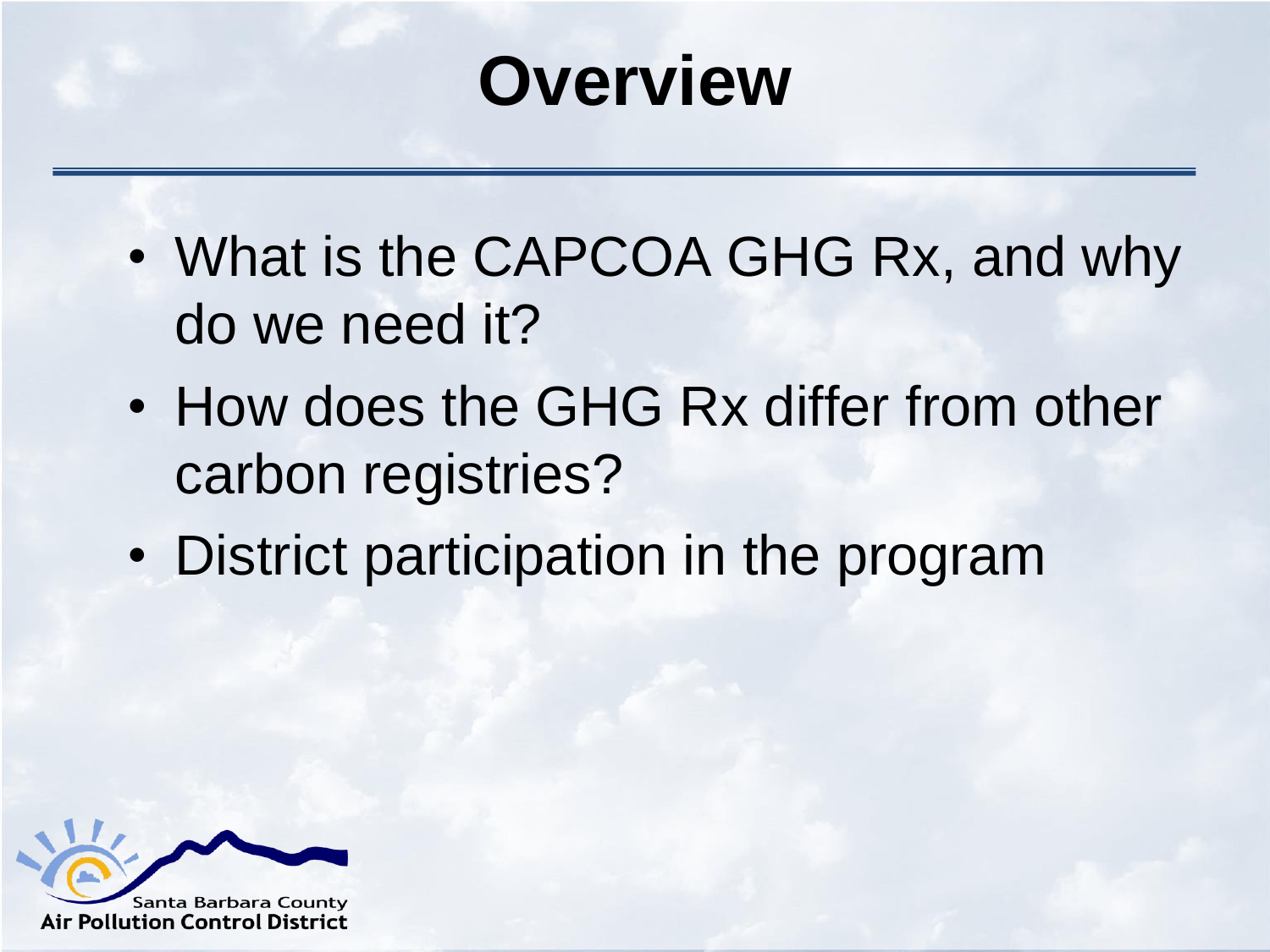### **Background and Need**

- Local projects reviewed under CEQA
- CEQA Lead Agency must analyze climate change impacts at time of land use permit issuance
- Mitigation of climate change impacts not required to be local
- Loss of co-benefits when CEQA mitigation occurs outside of local community:
	- Ozone precursors and other pollutant reductions
	- Economic benefits
	- Other community benefits

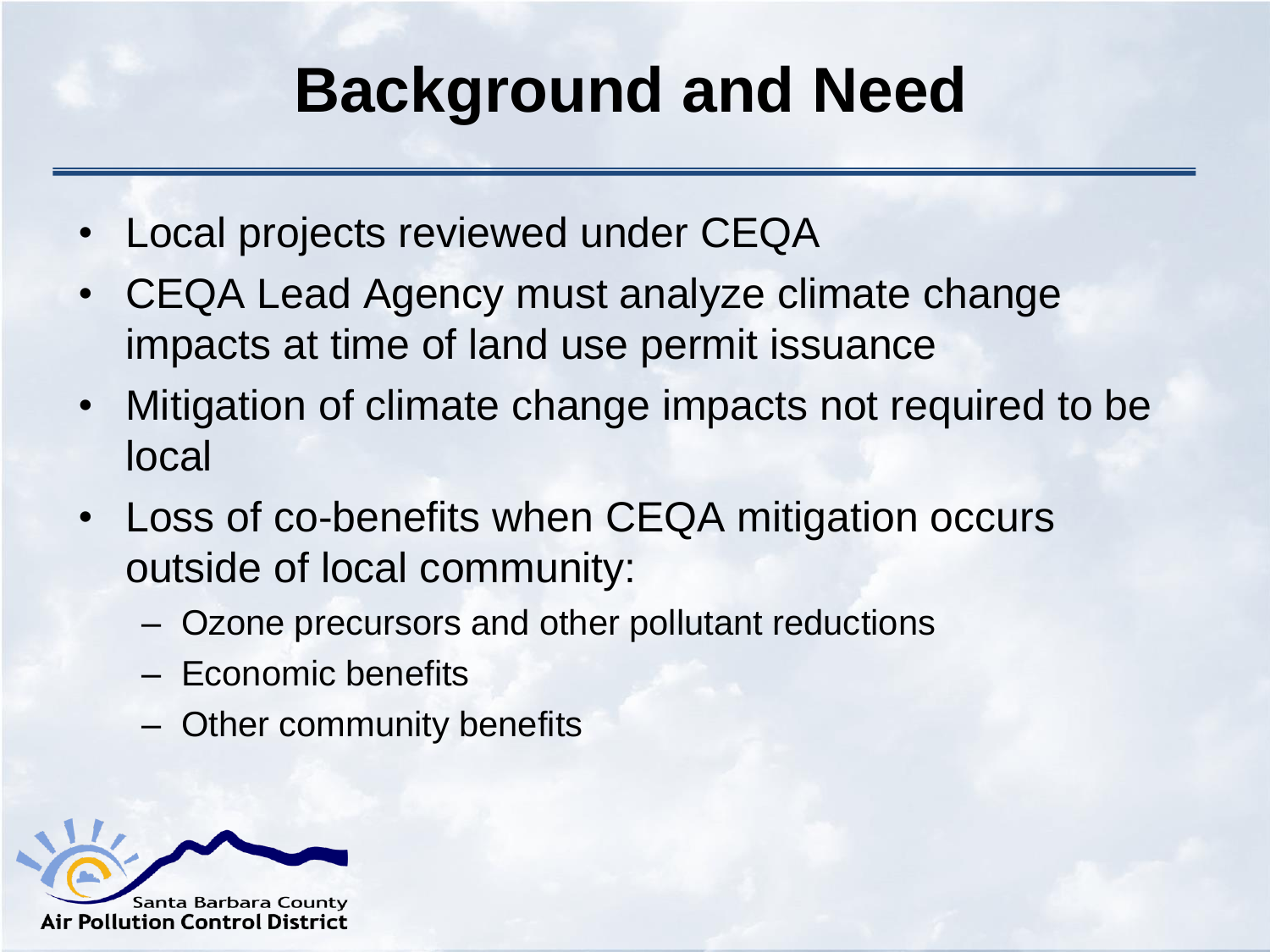## **California Air Pollution Control Officers Association (CAPCOA)**

- Formed to promote clean air, a nonprofit association of 35 Air Pollution Control Officers
- District is active in CAPCOA, numerous committees specific to issue areas; Director is on CAPCOA Board
- Recognize the need for statewide coordination on climate change issues, and specifically on planning and mitigation tools

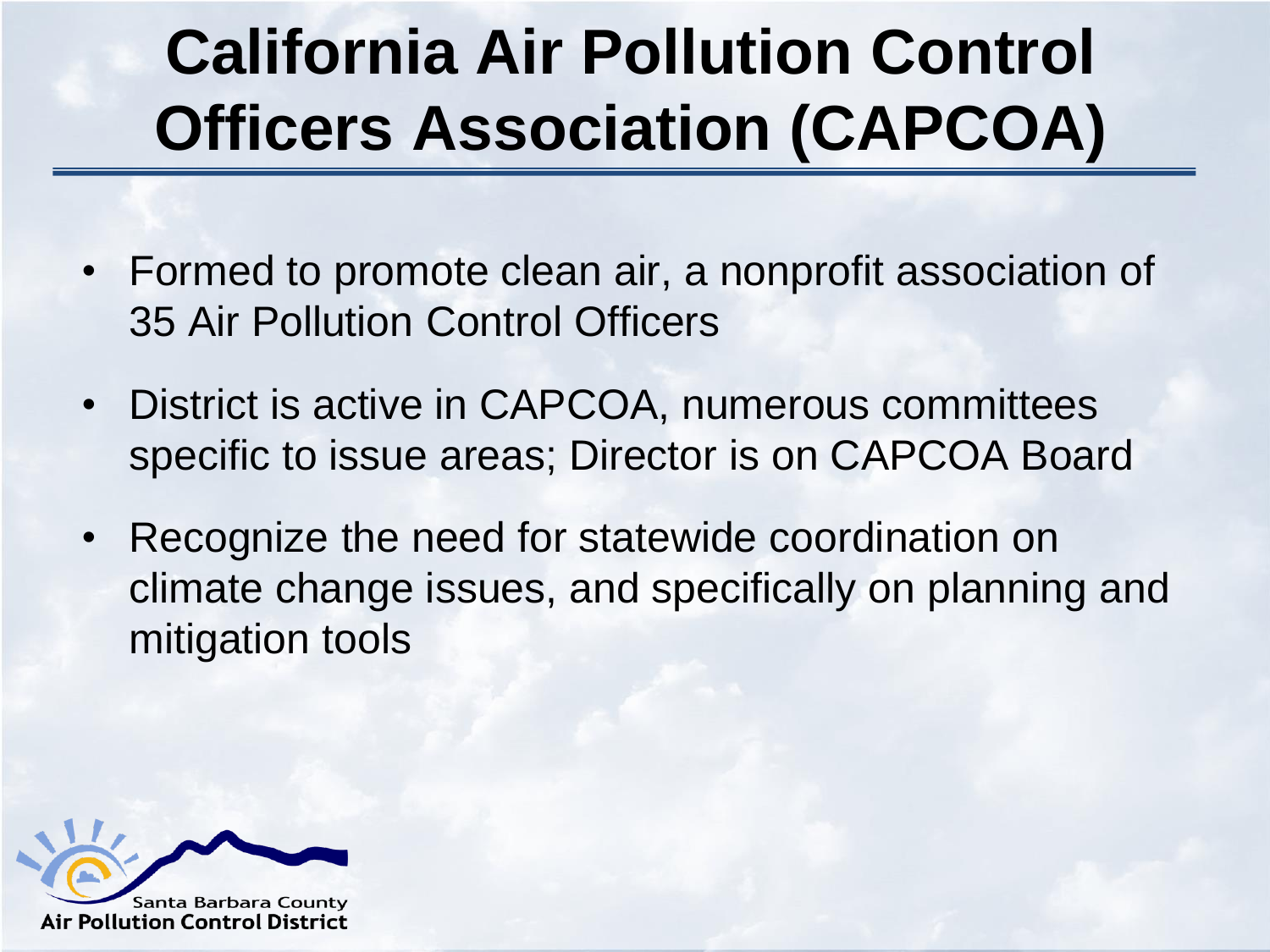### **What is the GHG Rx?**

- Online tool or "registry" provides a low cost, secure platform for locally generated carbon "offsets" or "emission reduction credits"
- Credits are derived from voluntary projects in **California**
- Implemented by "Participating Districts"
- Ensures that credits are certified as high quality.

#### *"Made in California for Californians"*

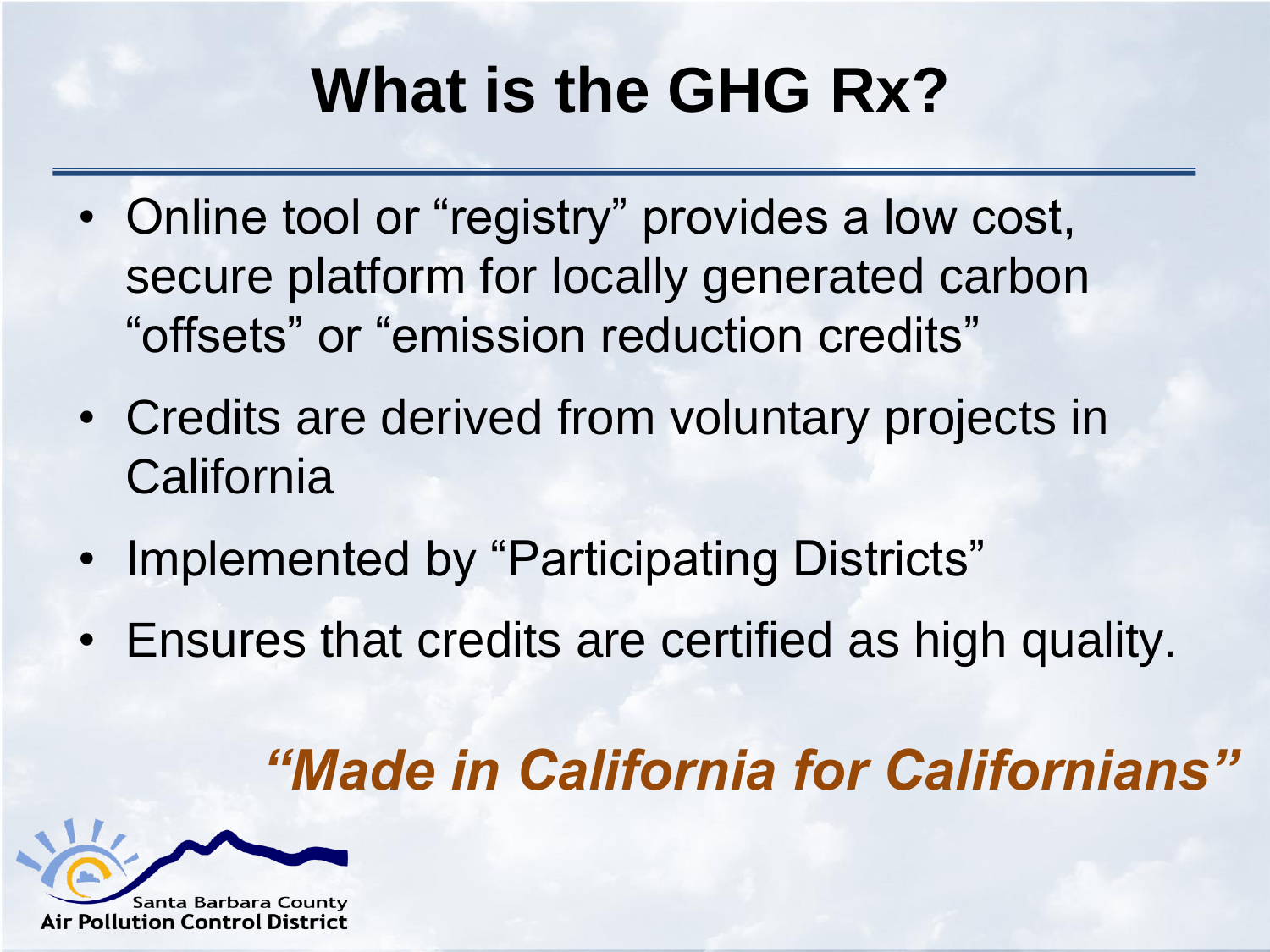### **Similarities to Other Registries**

- Other registries: Climate Action Reserve, American Carbon Registry, Chicago Climate Exchange
- Registry provides platform and protocols for voluntary projects seeking to generate carbon **offsets**
- Offsets/credits are 3<sup>rd</sup> party verified, certified and listed in online registry
- Seller and buyer "meet" online, agree on price

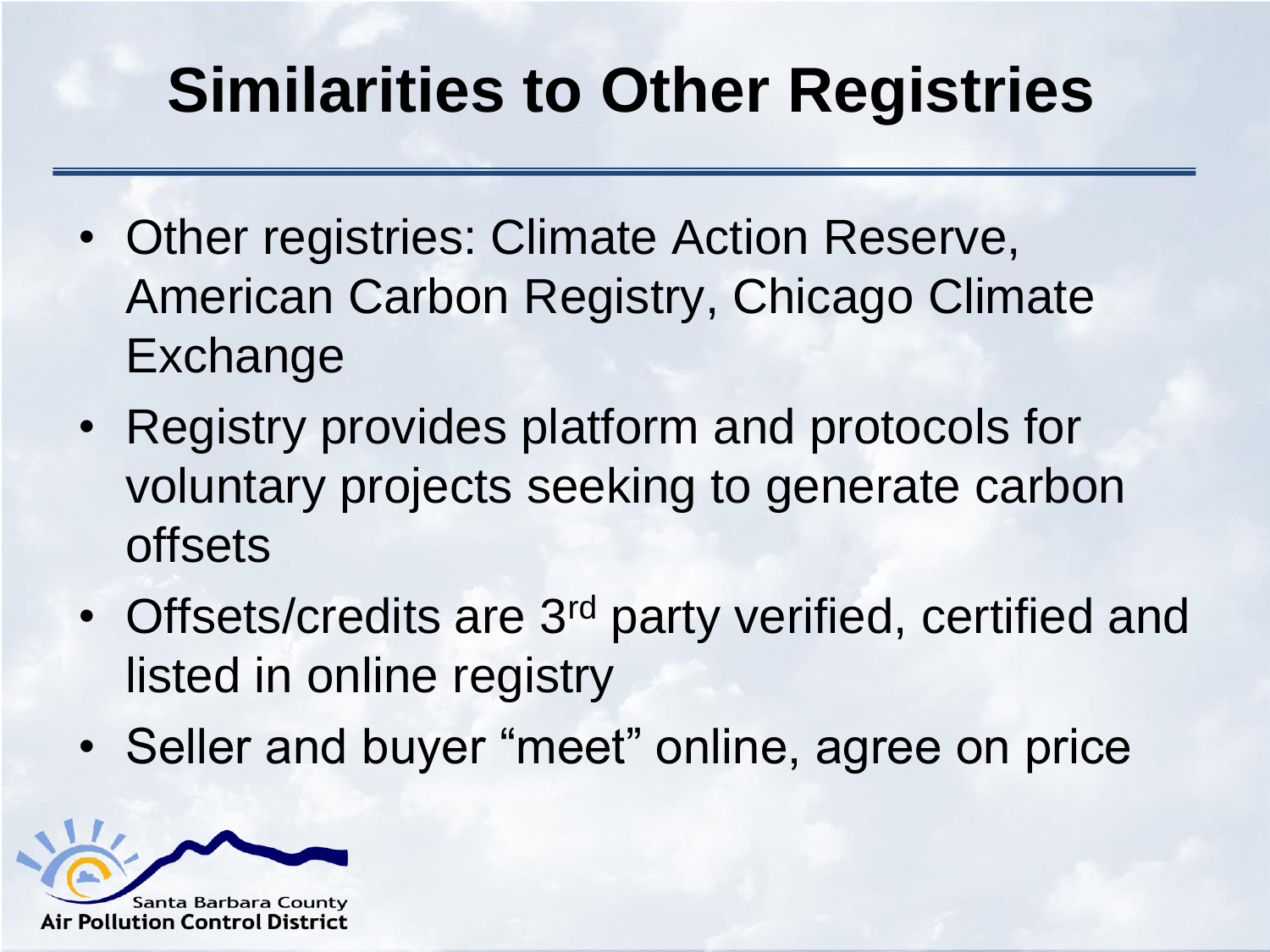### **Differences from Other Registries**

- Only for projects and credits created in California
- Administered by Air Districts through an agreement with CAPCOA:
	- Utilize expertise of Air District staff and local knowledge base
	- Long-term validity of credits generated
	- Assurance that project adheres to protocol
- Offers expanded opportunities:
	- "Case-by-case" protocol with rigorous review requirements
	- Possible future protocol development

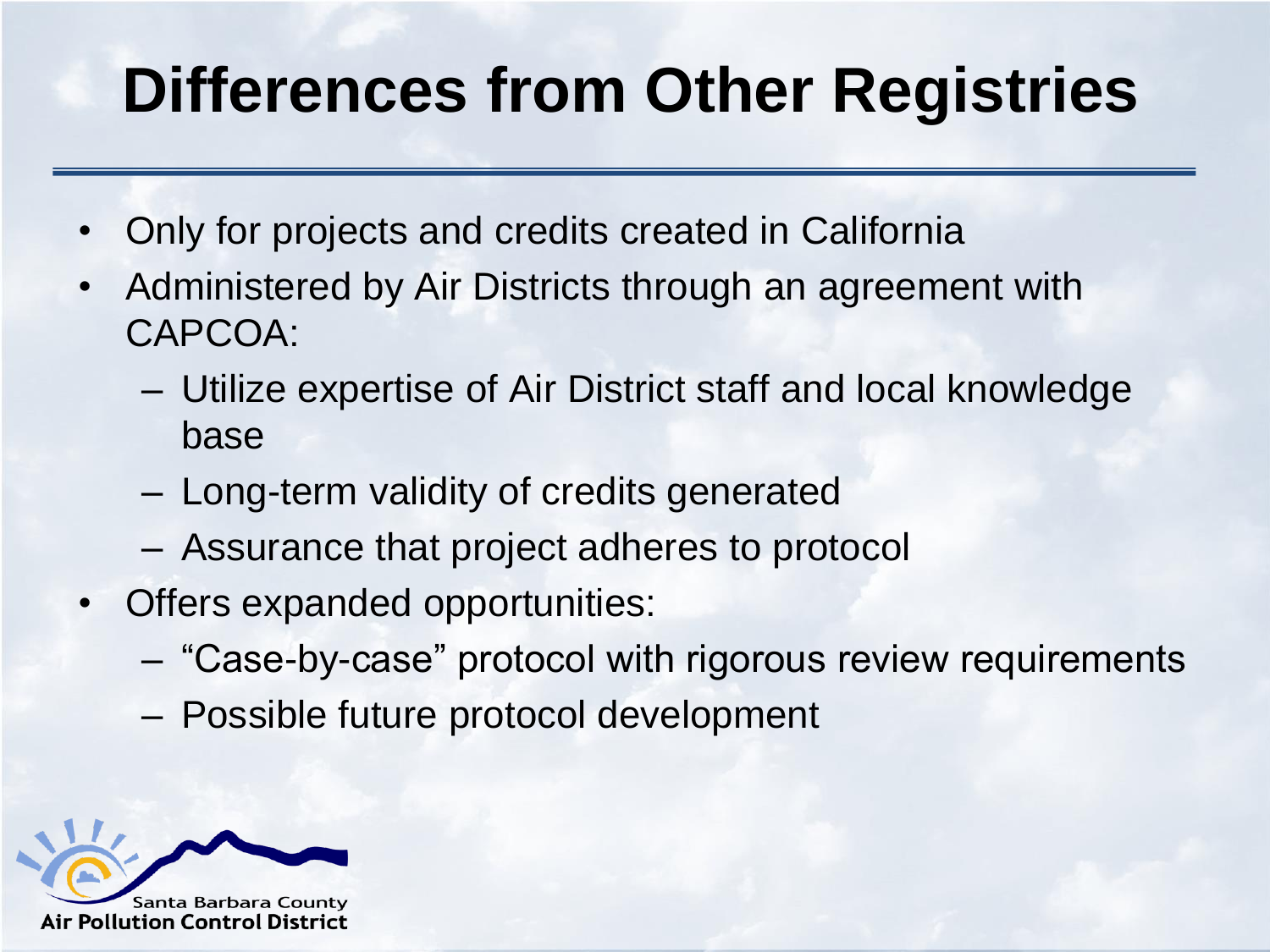# **Program Infrastructure**

- Administrative Guidelines and appendices
- Software Platform
- CAPCOA Board-approved Protocols
	- Placer Biomass to Energy
	- South Coast Boiler Efficiency
	- Methane Digesters (a.k.a. CARB Livestock)
	- Case-by-Case
	- Three Forest Management Protocols